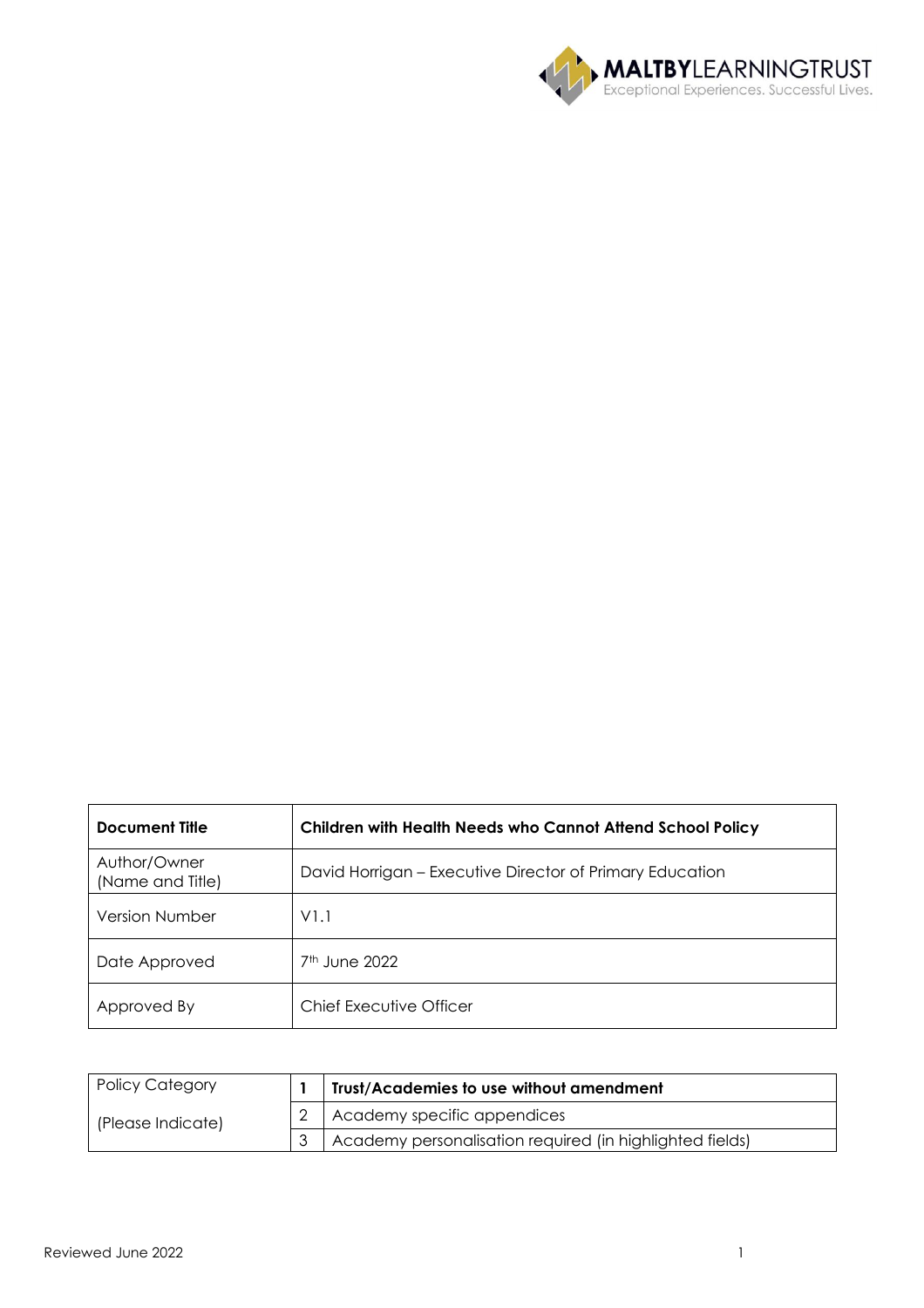# **Summary of Changes from Previous Version**

| Version | Date     | Author     | Note/Summary of Revisions                                                      |
|---------|----------|------------|--------------------------------------------------------------------------------|
| V1.1    | Feb 2022 | <b>DHo</b> | Minor amendments for clarity and addition of references<br>to remote education |
|         |          |            |                                                                                |
|         |          |            |                                                                                |
|         |          |            |                                                                                |
|         |          |            |                                                                                |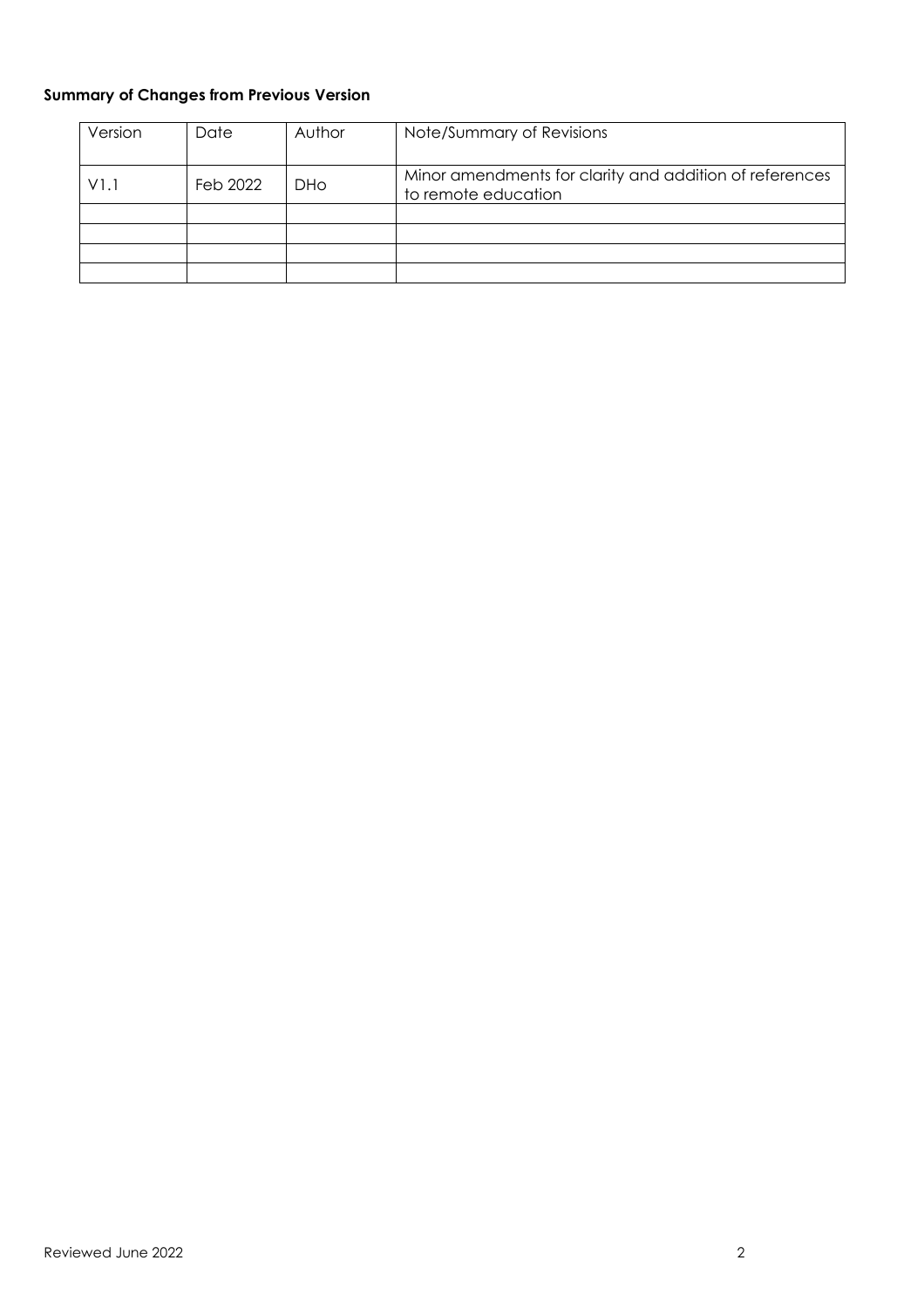# STATEMENT OF INTENT

Maltby Learning Trust aims to support the Local Authority (LA) and ensure that all students who are unable to attend their Academy due to medical needs, and who would not receive suitable education without such provision, continue to have access to as full an education as their medical condition allows, to enable them to reach their full potential.

Due to the nature of their health needs, some students may be admitted to hospital or placed in alternative forms of education provision. We recognise that, whenever possible, students should receive their education within their Academy and the aim of the provision will be to reintegrate students back into school as soon as they are well enough. Where this is not possible, we will work to provide an appropriate level of education remotely while alternative provision is established.

We understand that we have a continuing role in a student's education whilst they are not attending the Academy and will work with the LA, healthcare partners and families to ensure that all students with medical needs receive the right level of support to enable them to maintain links with their education.

# LEGAL FRAMEWORK

This policy has due regard to all relevant legislation and statutory guidance including, but not limited to, the following:

- Education Act 1996
- Equality Act 2010
- Data Protection Act 2018
- DfE (2013) 'Ensuring a good education for children who cannot attend school because of health needs'
- DfE (2015) 'Supporting pupils at school with medical conditions'

This policy operates in conjunction with the following Trust policies:

- Attendance Policy
- Child Protection and Safeguarding Policy
- Data Protection Policy
- Records Management Policy
- Special Educational Needs and Disabilities (SEND) Policy
- Supporting Students with Medical Conditions Policy

# LA DUTIES

The LA must arrange suitable full-time education for students of compulsory school age who, because of illness, would not receive suitable education without such provision. The Trust/Academy has a duty to support the LA in doing so.

The LA should:

- Provide such education as soon as it is clear that a student will be away from school for 15 days or more, either in one absence or over the course of a school year, and where suitable education is not otherwise being arranged. They should liaise with the appropriate medical professionals to ensure minimal delay in arranging appropriate provision for the student.
- Ensure the education students receive is of good quality, allows them to take appropriate qualifications, prevents them from falling behind their peers in school, and allows them to reintegrate successfully back into school as soon as possible.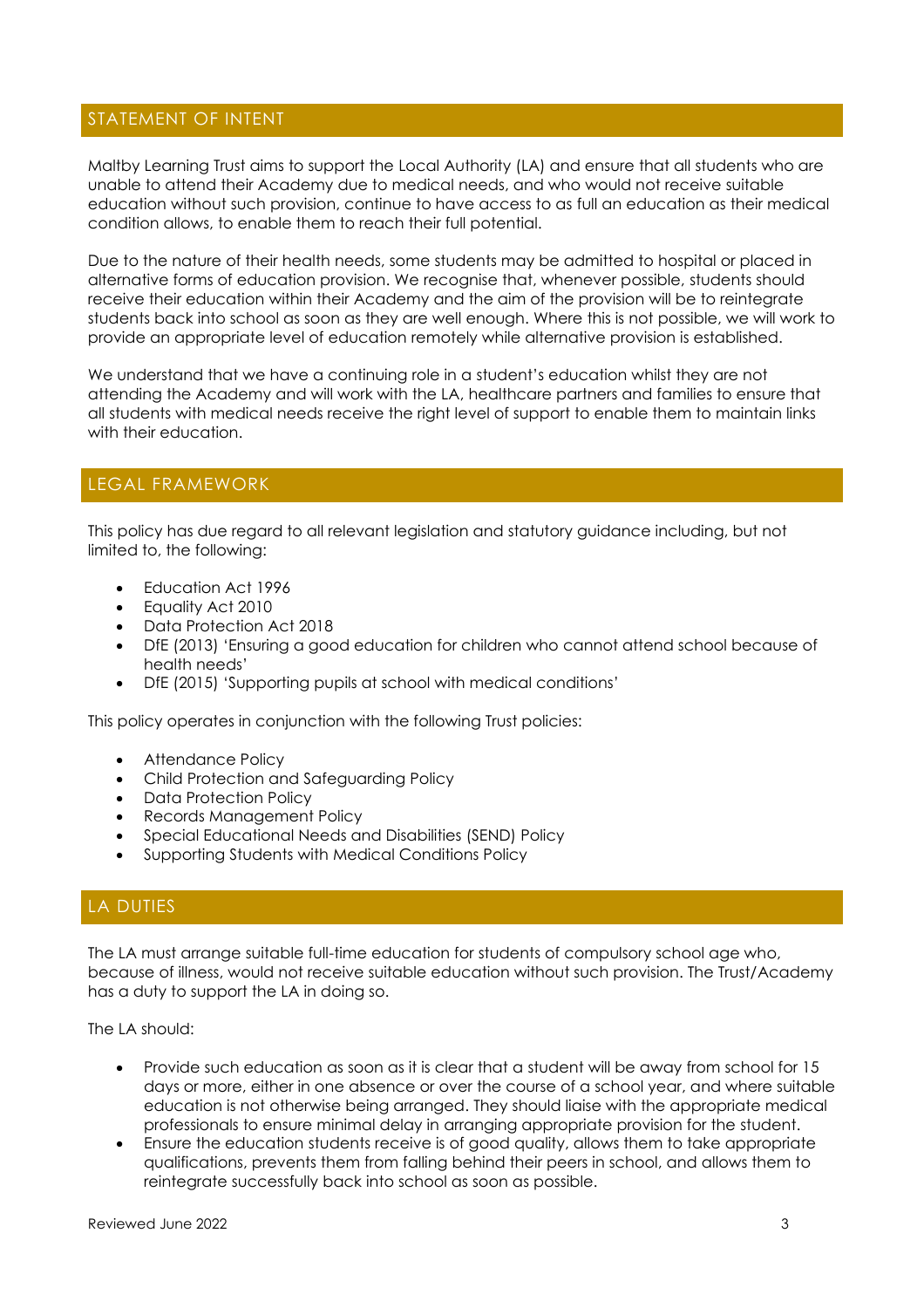- Address the needs of individual students in arranging provision. 'Hard and fast' rules are inappropriate: they may limit the offer of education to children with a given condition and prevent their access to the right level of educational support which they are well enough to receive. Strict rules that limit the offer of education a child receives may also breach statutory requirements.
- Have a named officer responsible for the education of students with additional health needs and ensure parents know who this is.
- Have a written, publicly accessible policy statement on their arrangements to comply with their legal duty towards children with additional health needs.
- Review the provision offered regularly to ensure that it continues to be appropriate for the student and that it is providing suitable education.
- Give clear policies on the provision of education for children and young people under and over compulsory school age.

The LA should not:

- Have processes or policies in place which prevent a child or young person from getting the right type of provision and a good education.
- Withhold or reduce the provision, or type of provision, for a child because of how much it will cost.
- Have policies based upon the percentage of time a child is able to attend school rather than whether the child is receiving a suitable education during that attendance.
- Have lists of health conditions which dictate whether or not they will arrange education for children or inflexible policies which result in children going without suitable full-time education (or as much education as their health condition allows them to participate in).

# DEFINITIONS

Students who are unable to attend their Academy as a result of their medical needs may include those with:

- Physical health issues.
- Physical injuries.
- Mental health problems, including anxiety issues.
- Emotional difficulties or school refusal.
- Progressive conditions.
- Terminal illnesses.
- Chronic illnesses.

**Covid-19** - An underlying condition which would not normally prevent their attendance at school but which causes a particular vulnerability in a time of Covid-19 outbreak.

Students who are unable to attend mainstream education for health reasons may attend any of the following:

- **Hospital school:** a special school within a hospital setting where education is provided to give continuity whilst the student is receiving treatment.
- **Home tuition**: many LAs have home tuition services that act as a communication channel between schools and students on occasions where students are too ill to attend their Academy and are receiving specialist medical treatment.
- **Medical PRUs**: these are LA establishments that provide education for students unable to attend their registered school or Academy due to their medical needs.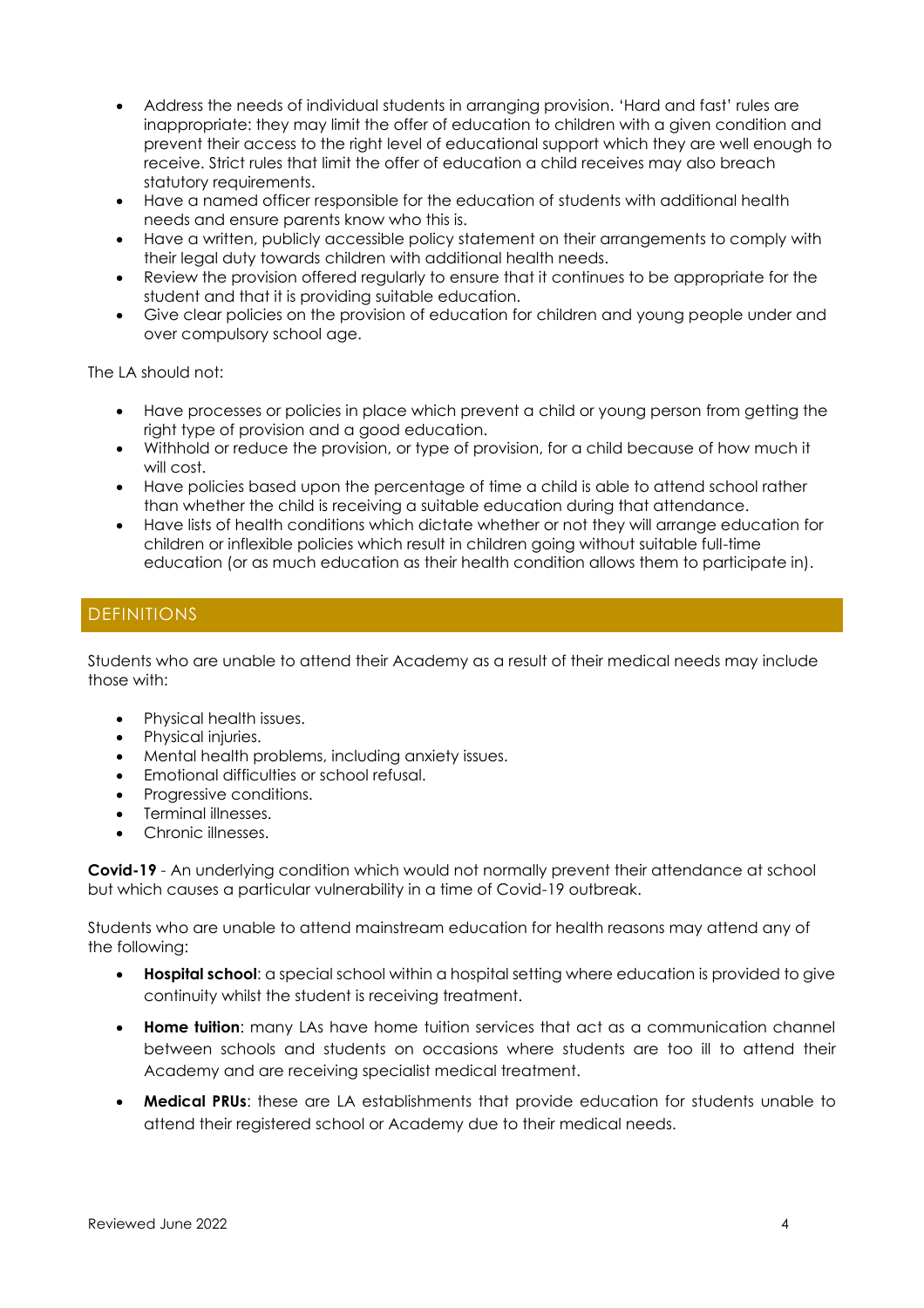**Remote Education:** Provision through the student's own Academy or other provider which is accessed online. This can either take the form of live teaching/tutoring or remotely accessed learning resources.

# ROLES AND RESPONSIBILITIES

The Trust Board is Responsible for:

- Ensuring the Local Governance Committees fulfil their responsibilities as outlined below.
- Ensuring the roles and responsibilities of those throughout the Trust involved in the arrangements to support the needs of students are clear and understood by all.
- Ensuring systems across the Trust for dealing with health emergencies and critical incidents are robust and fit for purpose.
- Ensuring robust systems are in place across the Trust to implement and quality assure the training of staff with responsibility for supporting students with health needs.
- Approving and reviewing this policy

The Local Governance Committee is responsible for:

- Ensuring arrangements for students who cannot attend their Academy as a result of their medical needs are in place and are effectively implemented.
- Ensuring the termly review of the arrangements made for students who cannot attend their Academy due to their medical needs.
- Ensuring the roles and responsibilities of those within the Academy involved in the arrangements to support the needs of students are clear and understood by all.
- Ensuring robust systems are in place for dealing with health emergencies and critical incidents within the Academy, for both on- and off-site activities.
- Ensuring staff with responsibility within the Academy for supporting students with health needs are appropriately trained.

**Covid-19** – Holding the Principal and Senior Leaders to account for ensuring sufficiently robust arrangements are in place for any student(s) who is unable to attend school because they are critically vulnerable to covid-19 infection and therefore shielding during a period of outbreak.

#### AcademyAcademy

The Principal is responsible for:

- Working with the Local Governance Committee to ensure compliance with the relevant statutory duties when supporting students with health needs.
- Working collaboratively with parents and other professionals to develop arrangements to meet the best interests of students.
- Ensuring the arrangements put in place to meet students' health needs are fully understood by all those involved and acted upon.
- Appointing a named member of staff who is responsible for students with healthcare needs and liaises with parents, students, the LA, key workers and others involved in the student's care.
- Ensuring the support put in place focusses on and meets the needs of individual students.
- Arranging appropriate training for staff with responsibility for supporting students with health needs.
- Providing teachers who support students with health needs with suitable information relating to a student's health condition and the possible effect the condition and/or medication taken has on the student.
- Providing reports to the Local Governance Committee on the effectiveness of the arrangements in place to meet the health needs of students.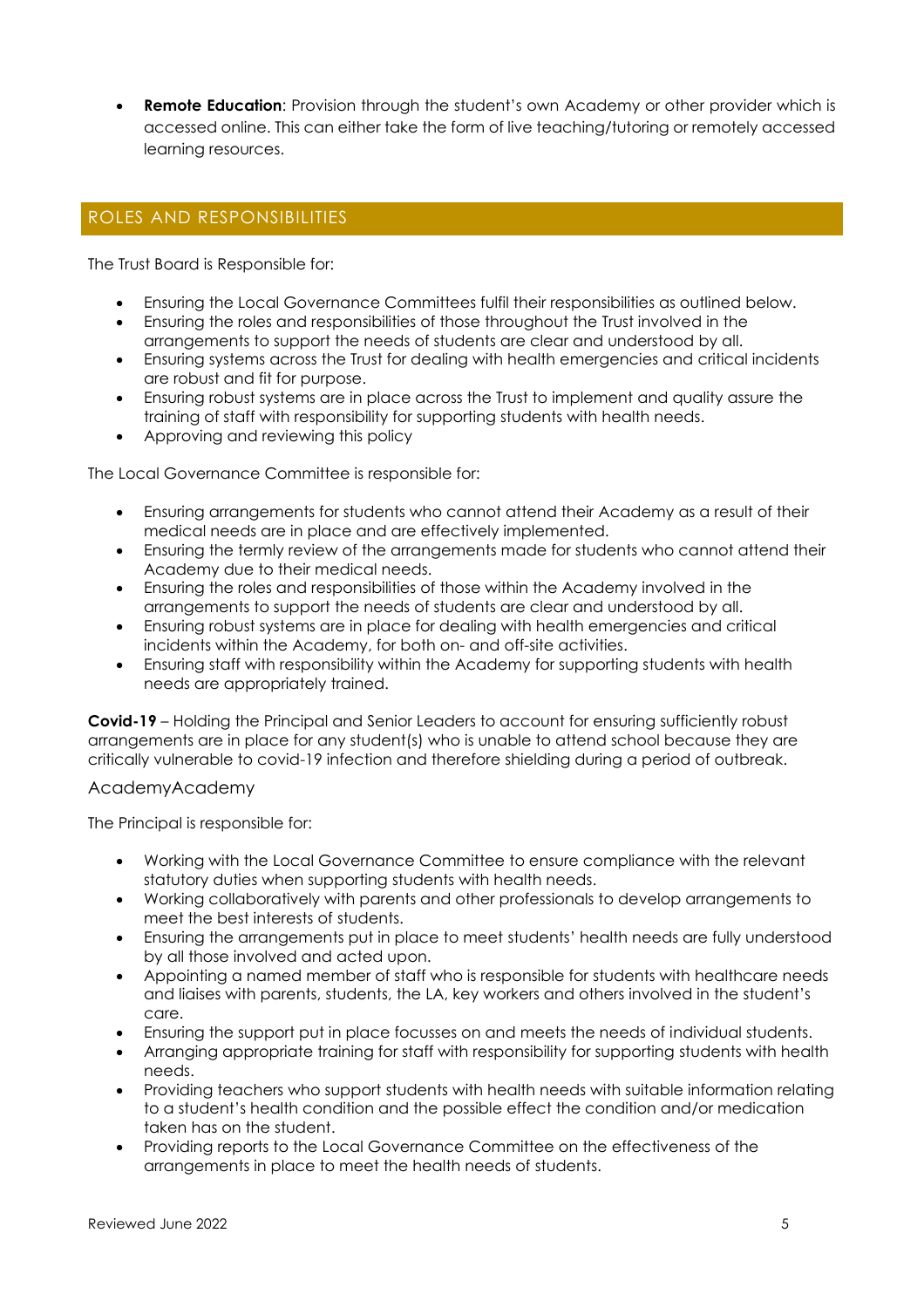• Notifying the LA when a student is likely to be away from the Academy for a significant period of time (more than 15 days in one instance or throughout an academic year) due to their health needs.

**Covid-19** – Ensuring robust, rigorous provision is in place for any student(s) who is unable to attend school because they are critically vulnerable to covid-19 infection and therefore shielding during a period of outbreak.

Each Academy will have a named member of staff. They are responsible for:

- Dealing with students who are unable to attend because of medical needs.
- Actively monitoring student progress and reintegration into the Academy.
- Supplying students' education providers with information about their capabilities, progress and outcomes.
- Liaising with the Principal, education providers and parents to determine students' programmes of study whilst they are absent from the Academy.
- Keeping students informed about Academy events and encouraging communication with their peers.
- Providing a link between students and their parents, and the LA.

**Covid-19** – Identifying students who are not in school due to their condition making them highly vulnerable to covid-19 infection and ensuring all the above measures are in place

Teachers and support staff are responsible for:

- Understanding confidentiality in respect of students' health needs.
- Designing lessons and activities in a way that allows those with health needs to participate fully and ensuring students are not excluded from activities that they wish to take part in without a clear evidence-based reason.
- Understanding their role in supporting students with health needs and ensuring they attend the required training.
- Ensuring they are aware of the needs of their students through the appropriate and lawful sharing of the individual student's health needs.
- Ensuring they are aware of the signs, symptoms and triggers of common life-threatening medical conditions and know what to do in an emergency.
- Keeping parents informed of how their child's health needs are affecting them whilst in the Academy.

**Covid-19** – Ensure that children shielding due to being critically vulnerable to covid-19 infection receive continuity of provision through a blend of live on-line teaching and remote learning.

Parents are expected to:

- Ensure the regular and punctual attendance of their child at the Academy where possible.
- Work in partnership with the Academy to ensure the best possible outcomes for their child.
- Notify the Academy of the reason for any of their child's absences without delay.
- Provide the Academy with sufficient and up-to-date information about their child's medical needs.
- Attend meetings to discuss how support for their child should be planned.

**Covid-19** – Ensure their child engages with live learning, remote teaching or any other agreed provision, when shielding due to critical vulnerability to covid-19 infection.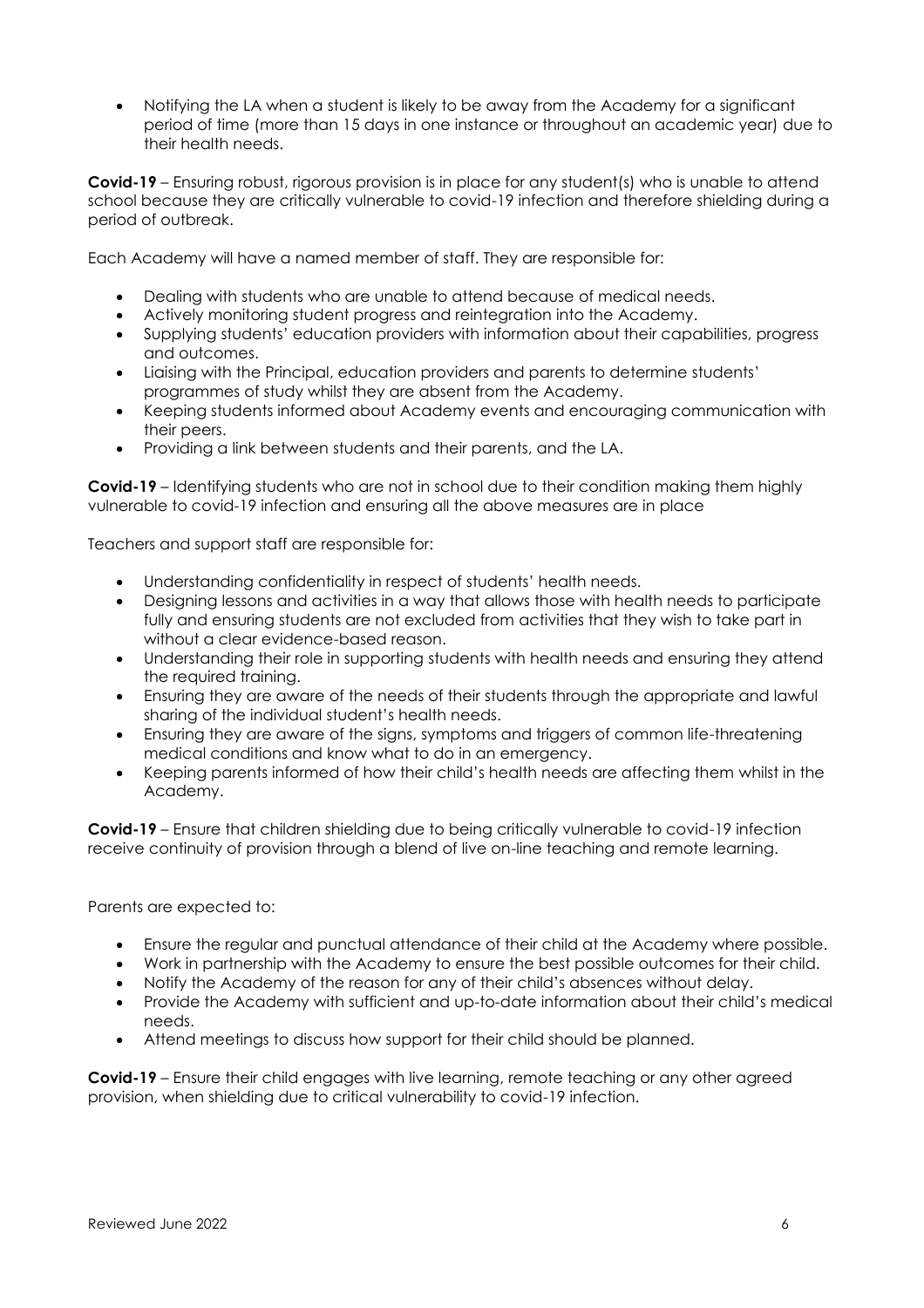# MANAGING ABSENCES

Parents are advised to contact the Academy on the first day their child is unable to attend due to illness.

Absences due to illness will be authorised unless the Academy has genuine cause for concern about the authenticity of the illness.

The Academy will provide support to students who are absent because of illness for a period of less than 15 school days by liaising with the student's parents to arrange schoolwork remotely as soon as the student is able to cope with it or part-time education at the Academy. The Academy will give due consideration to which aspects of the curriculum are prioritised in consultation with the student, their family and relevant members of staff.

For periods of absence that are expected to last for 15 or more school days, either in one absence or over the course of a school year, the named person with responsibility for students with health needs will notify the LA, who will take responsibility for the student and their education. The Academy will continue to support the student in liaison with the LA as part of their overall plan. Where absences are anticipated or known in advance, the Academy will liaise with the LA to enable education provision to be provided from the start of the student's absence.

Effective collaboration between all relevant services (LAs, CAMHS, NHS, the student's Academy and, where relevant, school nurses) is essential to delivering effective education for students with additional health needs. This applies whether the student is in hospital or at home.

When a student is in hospital, liaison between hospital teaching staff, the LA's alternative provision/home tuition service and the student's Academy can ensure continuity of provision and consistency of curriculum. It can ensure that the Academy can make information available about the curriculum and work the student may miss, helping the student to keep up, rather than having to catch up.

The LA will set up a personal education plan (PEP) for the student which will allow the Academy, the LA and the provider of the student's education to work together.

The Academy will monitor student attendance and mark registers to ensure it is clear whether a student is, or should be, receiving education otherwise than at their Academy.

The Academy will only remove a student who is unable to attend because of additional health needs from the school roll where:

- The student has been certified by a Medical Officer as unlikely to be in a fit state of health to attend the Academy, before ceasing to be of compulsory school age; and
- Neither the student nor their parent has indicated to the Academy the intention to continue to attend the Academy, after ceasing to be of compulsory school age.

A student unable to attend the Academy because of their health needs will not be removed from the Academy register without parental consent and certification from the Medical Officer, even if the LA has become responsible for the student's education.

**Covid-19** – Where a student is unable to attend because they are shielding as a result of being highly vulnerable to covid-19 infection, the appropriate guidance in place at the time will be followed, taking account of advice from medical professionals about the appropriateness of inschool or remote provision - the MLT understands that this advice may change due to the rate of covid incidence at any particular time.

**Covid-19** - The views and wishes of parents/carers will always be taken into account when deciding on the appropriate approach to attendance for children who are highly vulnerable to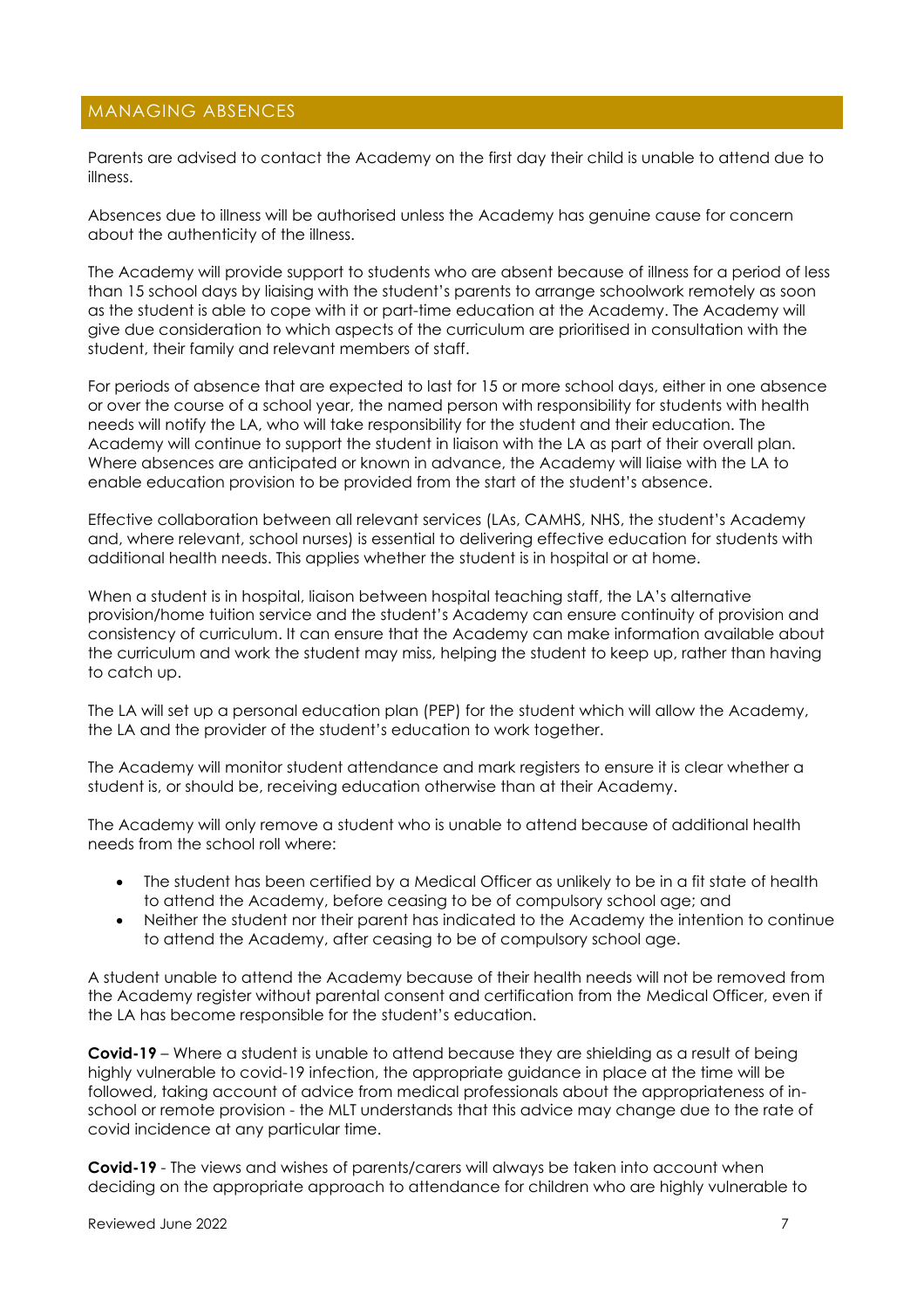covid-19 infection. However, the general principle that where medical advice indicates that students are medically able to attend face to face provision they should do applies.

#### SUPPORT FOR STUDENTS

Where a student has a complex or long-term health issue, the Academy will discuss the student's needs and how these may be best met with the LA, relevant medical professionals, parents and, where appropriate, the student.

The LA expects all schools and academies to support students with health needs to attend full-time education wherever possible, or for the Academy to make reasonable adjustments to students' programmes of study where medical evidence supports the need for those adjustments.

The Academy will make reasonable adjustments under students' individual healthcare plans (IHCPs), in accordance with the Supporting Students with Medical Conditions Policy.

Students admitted to hospital will receive education as determined appropriate by the medical professionals and hospital tuition team at the hospital concerned.

During a period of absence, the Academy will work with the provider of the student's education to establish and maintain regular communication and effective outcomes.

Whilst a student is away from their Academy, the Academy will work with the LA to ensure the student can successfully remain in touch with the school using the following methods:

- Academy newsletters
- **Emails**
- Invitations to Academy events
- Cards or letters from peers and staff

Where appropriate, the Academy will provide the student's education provider with relevant information, curriculum materials and resources.

To help ensure a student with additional health needs is able to attend their Academy following an extended period of absence, the following adaptations will be considered:

- A personalised or part-time timetable, drafted in consultation with the named staff member
- Access to additional support in the Academy
- Online access to the curriculum from home
- Movement of lessons to more accessible rooms
- Places to rest at the Academy
- Special exam arrangements to manage anxiety or fatigue

**Covid-19** – Where a student is unable to attend due to critical vulnerability to covid-19 infection, provision will be put in place to ensure that there is continuity of education through live lessons and remote learning.

#### REINTEGRATION (INCLUDING FOLLOWING SHIELDING DUE TO COVID-19)

When a student is considered well enough to return to school, the Academy will develop a tailored reintegration plan in collaboration with the LA.

The Academy will work with the LA when reintegration is anticipated, to plan for consistent provision during and after the period of education outside the Academy.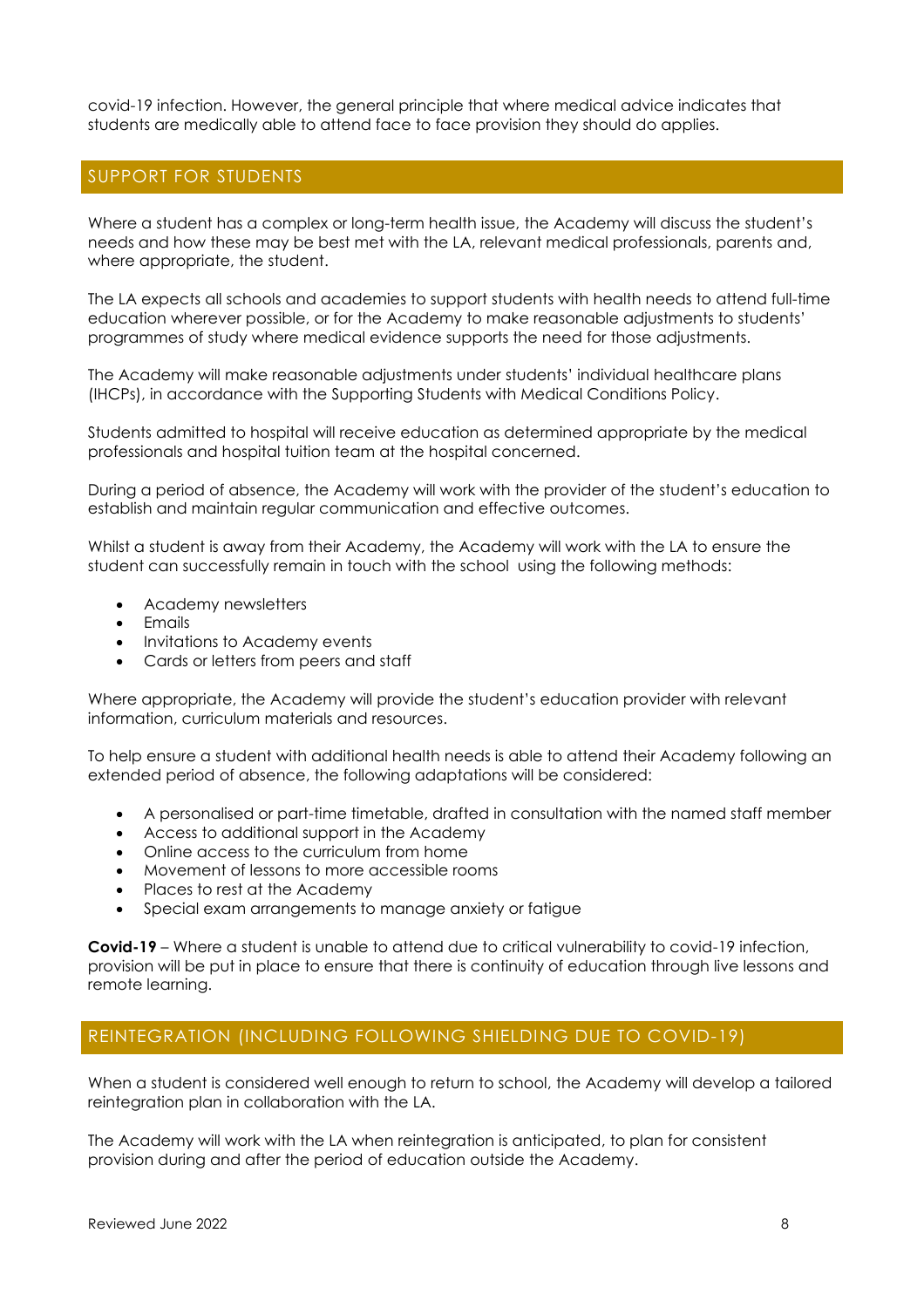As far as possible, the student will be able to access the curriculum and materials that they would have used in the Academy.

If appropriate, the school nurse will be involved in the development of the student's reintegration plan and informed of the timeline of the plan by the appointed named member of staff, to ensure they can prepare to offer any appropriate support to the student.

The Academy will consider whether any reasonable adjustments need to be made to provide suitable access to the Academy and the curriculum for the student.

For longer absences, the reintegration plan will be developed near to the student's likely date of return, to avoid putting unnecessary pressure on an ill student or their parents in the early stages of their absence.

The Academy is aware that some students will need gradual reintegration over a long period of time and will always consult with the student, their parents and key staff about concerns, medical issues, timing and the preferred pace of return.

The reintegration plan will include:

- The date for planned reintegration, once known.
- Details of regular meetings to discuss reintegration.
- Details of the named member of staff who has responsibility for the student.
- Clearly stated responsibilities and the rights of all those involved.
- Details of social contacts, including the involvement of peers and mentors during the transition period.
- A programme of small goals leading up to reintegration.
- Follow up procedures.

The Academy will ensure a welcoming environment is developed and encourage students and staff to be positive and proactive during the reintegration period.

Following reintegration, the Academy will support the LA in seeking feedback from the student regarding the effectiveness of the process.

#### INFORMATION SHARING

It is essential that all information about students with health needs is kept up-to-date.

In order to protect confidentiality, all information-sharing techniques, e.g. staff noticeboards/medical files, will be agreed with the student and their parent in advance of being used.

All teachers, TAs, supply and support staff will be provided with access to relevant information, including high-risk health needs, first aiders and emergency procedures, via the agreed Academy procedures.

Parents will be made aware of their own rights and responsibilities regarding confidentiality and information sharing. To help achieve this, the Academy will:

- Ensure this policy and other relevant policies are easily available and accessible.
- Provide the student and their parents with a copy of the policy on information sharing.
- Ask parents to sign a consent form which clearly details the organisations and individuals that their child's health information will be shared with and which methods of sharing will be used.
- Consider how friendship groups and peers may be able to assist students with health needs.